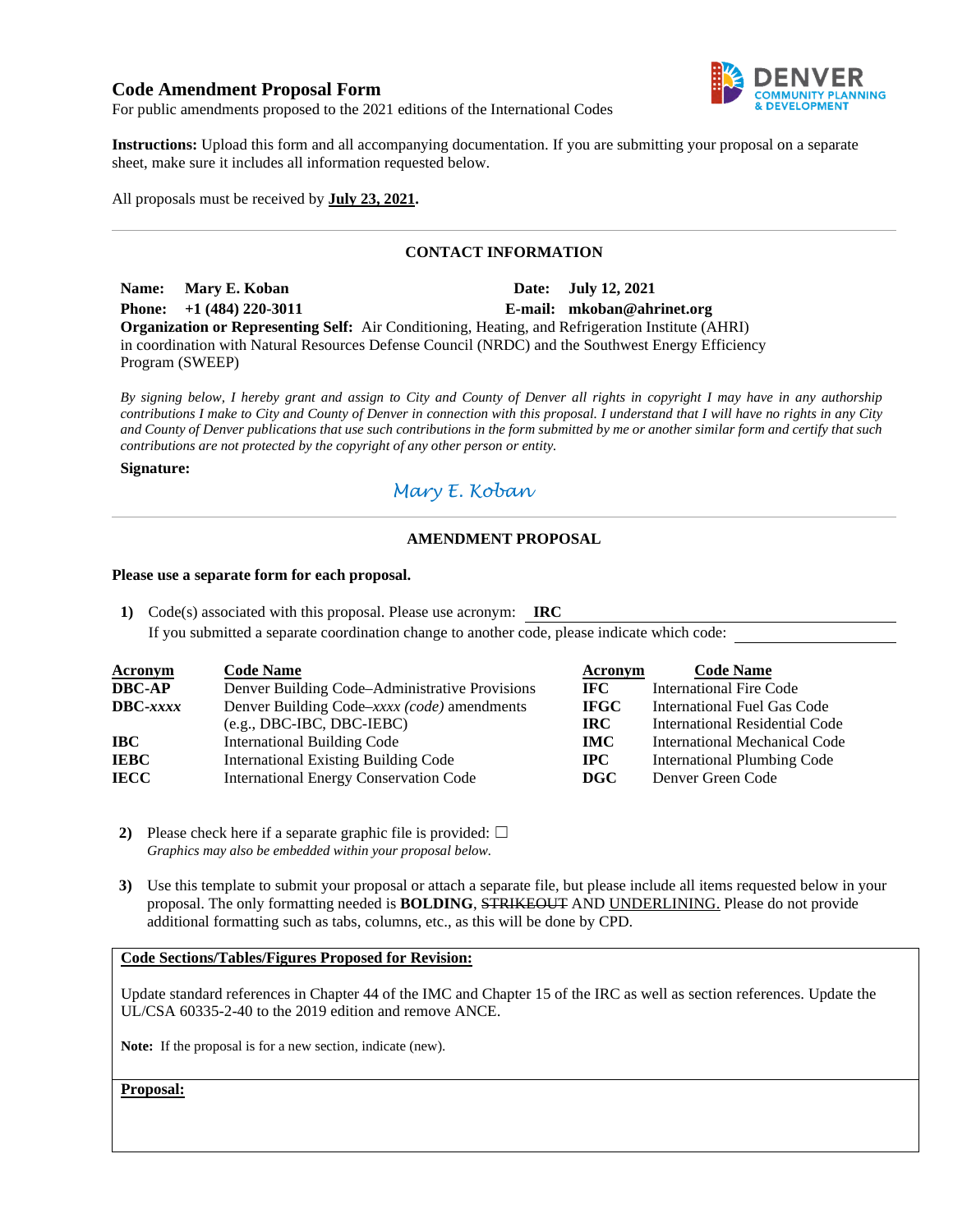## **PART ONE: IMC**

#### **CHAPTER 15 REFERENCED STANDARDS**

UL/CSA 60335-2-40-2017 2019 Standard for Household and Similar Electrical Appliances – Safety – Part 2-40: Particular Requirements for Electrical Heat Pumps, Air-Conditioners and Dehumidifiers 908.1, 916.1, 918.1, 918.2, Table 1101.2

#### **PART TWO: IRC**

### **CHAPTER 44 REFERENCED STANDARDS**

UL/CSA/ANCE 60335-2-40-2012 2019

Standard for Household and Similar Electrical Appliances – Safety – Part 2-40: Particular Requirements for Motor Compressors Electrical Heat Pumps, Air-Conditioners and Dehumidifiers M1402.1, M1403.1, M1412.1, M1413.1, M2006.1

CAN/CSA/C22.2 No. 60335-2-40-2012

Safety of Household and Similar Electrical Appliances, Part 2-40: Particular Requirements for Electrical Heat Pumps, Air-Conditioners and Dehumidifiers. M1403.1, M1412.1, M1413.1

# **CHAPTER 11**

**1101.1 Scope.** This chapter shall govern the design, installation, construction and repair of refrigeration systems that vaporize and liquefy a fluid during the refrigerating cycle. Permanently installed refrigerant storage systems and other components shall be considered as part of the refrigeration system to which they are attached.

**1101.1.1 Refrigerants other than ammonia**. Refrigerant piping design and installation for systems containing a refrigerant other than ammonia, including pressure vessels and pressure relief devices, shall comply with this chapter and ASHRAE 15.

**Exception:** Refrigeration Systems using A2L refrigerants shall comply with this chapter where not expressly covered in ASHRAE 15.

**1101.1.2 Ammonia refrigerant.** Refrigeration systems using ammonia as the refrigerant shall comply with IIAR 2, IIAR 3, IIAR 4 and IIAR 5 and shall not be required to comply with this chapter.

## **CHAPTER 14 HEATING AND COOLING EQUIPMENT AND APPLICANCES**

**M1402.1 General.** Oil-fired central furnaces shall conform to ANSI/UL 727. Electric furnaces shall conform to UL 1995 or UL/CSA/ANCE 60335-2-40.

**M1403.1 Heat pumps.** Electric heat pumps shall be *listed* and *labeled* in accordance with UL 1995 or UL/CSA/ANCE 60335-  $2-40.$ 

**M1412.1 Approval of equipment.** Absorption systems shall be installed in accordance with the manufacturer's instructions. Absorption equipment shall comply with UL 1995 or UL/CSA/ANCE 60335-2-40.

**M1413.1 General.** Evaporative cooling equipment and appliances shall comply with UL 1995 or UL/CSA/ANCE 60335-2-40 and shall be installed:

1. In accordance with the manufacturer's instructions

2. On level platforms in accordance with Section M1305.1.3.1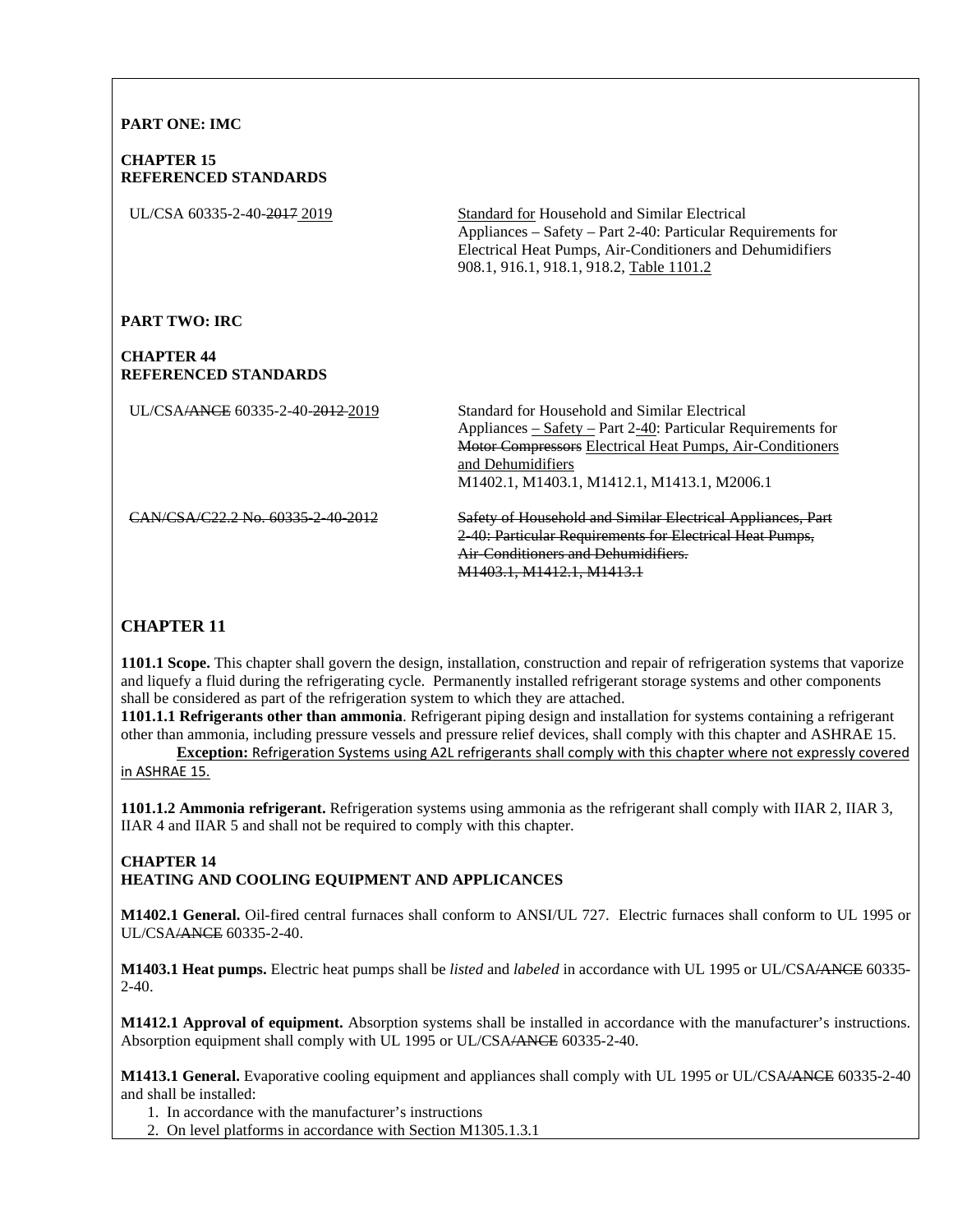- 3. So that openings in exterior walls are flashed in accordance with Section R703.4
- 4. So as to protect the potable water supply in accordance with Section P2902
- 5. So that air intake opening locations are in accordance with Section R303.5.1

## **CHAPTER 20 BOILERS AND WATER HEATERS**

**M2006.1 General.** Pool and spa heaters shall be installed in accordance with the manufacturer's installation instructions. Oilfired pool heaters shall comply with UL 726. Electric pool and spa heaters shall comply with UL 1261. Pool and spa heat pump water heaters shall comply with UL 1995, UL/CSA/ANCE 60335-2-40 or CSA C22.2 No. 236

#### **Supporting Information:**

- Purpose- Revise outdated material.
- Reason-UL will withdraw UL 1995 as a national standard effective January 1, 2024. The standard is being replaced by UL/CSA 60335-2-40. The 3rd edition of UL 60335-2-40 was published November 2019 with many new requirements for electrical and refrigerant safety. It is important to note that UL 60335-2-40 is the product standard that covers chillers and a wide range of heating,

ventilation, and air-conditioning products. The most current version (published November 2019) will enable the use of low GWP refrigerants for use in HVAC and chiller equipment. This is needed because Colorado has an impending low GWP requirement starting Jan 1, 2024.

- Substantiation- The 2021 edition of the International Residential Code has made the change to reference UL/CSA 60335-2-40, but references the  $2<sup>nd</sup>$  edition. Third party listing agencies are using the latest version of the UL 60335-2-40 safety standard for certification testing. The third edition, which was published in November 2019 did not get referenced in time for the 2021 I-code hearings. Therefore, this code proposal is to update and correct that issue.
- The IRC has the standard listed under CSA as well as UL in Chapter 44 but does not specifically reference the CAN/CSA/C22.2 No. 60335-2-40-2012 in the body of the IRC, nor have the referenced sections been updated in Chapter 44. The UL/CSA standard is harmonized between both standards organizations and is the only reference necessary. Removing the CAN/CSA/C22.2 reference in Chapter 44 of the IRC will match Chapter 15 of the IMC which does not provide duplicate references. More information about the harmonized standard can be found at this link: https://webstore.ansi.org/standards/csa/csac2260335402019

 Bibliography- UL 60335-2-40 is available from UL standards. Questions on the International Residential Code (IRC) and/or the equipment standard UL 60335-2-40 can be directed to Mary Koban at mkoban@ahrinet.org. Questions regarding climate impact and low GWP refrigerant regulations can be sent to either Christina Theodoridi or Christine Brinker.

Christina Theodoridi can be reached at Ctheodoridi@nrdc.org.

Christine Brinker can be reached at cbrinker@swenergy.org.

#### **Referenced Standards:**

.

UL 60335-2-40: 2019 edition ( $3<sup>rd</sup>$  edition) is being referenced. UL/CSA 60335-2-40 has complete safety requirements regarding the use of low global warming potential (Low GWP) refrigerants classified as Group A2L.

**Note:** List any new referenced standards that are proposed to be referenced in the code.

#### **Impact:**

Without the adoption of the latest version  $3^{rd}$  edition which published in 2019) of UL 60335-2-40. Denver will not be able to install and/or use equipment that meets the impending low GWP regulations for chillers. There should not be any impact on the cost of construction or the cost of design as the 2021 I-codes have already incorporated UL 60335-2-40. This code proposal is aligned with the 2021 I-codes and updates the referenced standard to the latest edition.